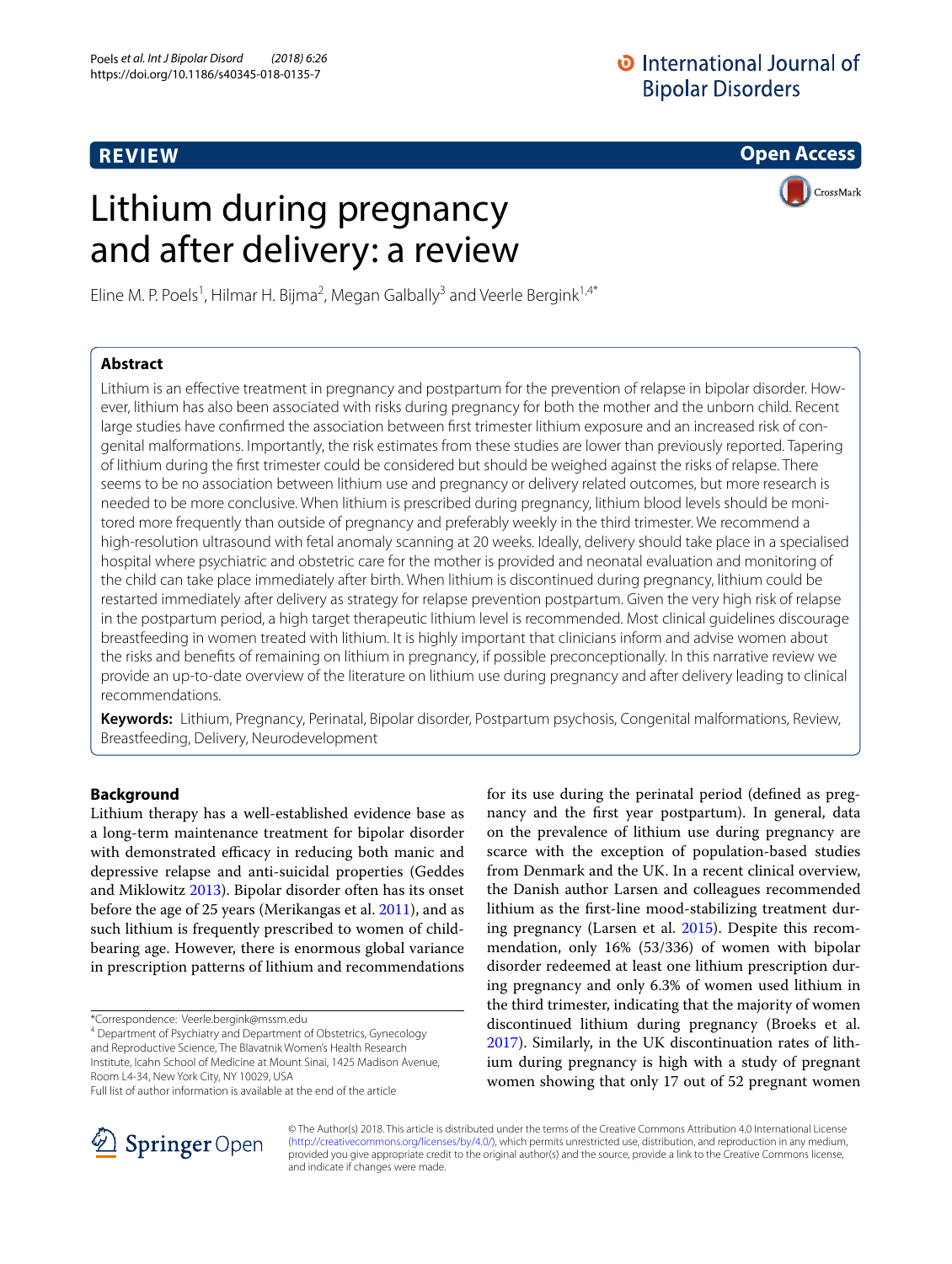continued lithium use during pregnancy (McCrea et al. [2015](#page-10-3)). This pattern of discontinuation of lithium before pregnancy is supported by the NICE guideline where it is recommended to "not offer lithium to women who are planning a pregnancy or pregnant, unless antipsychotic medication has not been efective" (National Collaborating Centre for Mental H [2014\)](#page-10-4). For most other countries information on lithium use during pregnancy is lacking. In a recent meta-analysis on bipolar disorder in the perinatal period, 5700 bipolar pregnancies (n=37 studies) were included (Wesseloo et al. [2016\)](#page-11-0). Of these, information on medication use was only available for 445 bipolar pregnancies (60 women with various medication including lithium and 385 women without medication). Most of these lithium users came from the Netherlands, which can be explained by the recommendation in the Dutch guidelines to list lithium as a frst line treatment option during pregnancy (Trimbos-instituut [2015\)](#page-11-1). In the Australian Clinical Practice Guideline on perinatal mental health, no specifc recommendation was made to continue or discontinue lithium during pregnancy, but rather proposes care pathways for both situations (Austin et al. [2017](#page-9-1)). Altogether, guidelines give inconsistent and highly variable information regarding the safety of lithium use during pregnancy. A comprehensive Canadian review of recommendations for the treatment of bipolar disorder during pregnancy recommended: "Women at risk for new onset or relapse of a mood episode who are not on maintenance treatment should be considered for trial of a mood stabilizer other than valproate, or an atypical antipsychotic drug" (Sharma and Sharma [2016\)](#page-11-2).

To guide clinicians in their decision making we provide a narrative review of the literature on efficacy of lithium use in the perinatal period and the risks for mother and child.

# **Lithium during pregnancy Efficacy**

To date the literature on the impact of pregnancy on the course of bipolar disorders is inconsistent. Previous studies suggested that women with bipolar disorder may have a lower risk of relapse during pregnancy, when compared to the period before or after (Grof et al. [2000](#page-10-5)). A recent systematic review concluded that based on the literature to date the question of how pregnancy afects the course of bipolar disorder can't be answered (Salim et al. [2018\)](#page-11-3). Viguera et al. showed that in women who discontinued mood stabilizing treatment including lithium during pregnancy ( $n=62$ ), the relapse risk was two times increased compared to women who continued treatment ( $n=27$ ) (Viguera et al. [2007](#page-11-4)). In the postpartum period there is a high risk of a bipolar episode and hospitalization for psychiatric morbidity (Munk-Olsen et al. [2006](#page-10-6); Harlow et al. [2007;](#page-10-7) Di Florio et al. [2013\)](#page-10-8). A perinatal history of afective psychosis or depression is the most important risk factor, as reported in a recent cohort study investigating risk factors for postpartum recurrence in bipolar disorder (Di Florio et al. [2018](#page-10-9)). Unfortunately, this study did not investigate the efect of medication use during pregnancy on the risk of recurrence. A recent meta-analysis showed signifcantly higher postpartum relapse rates in women without medication during pregnancy ( $N=385$ ; 66%, 95% CI 57-75) as compared to women using prophylactic medication  $(N=60,$ 23%, 95% CI 14–37) (Wesseloo et al. [2016](#page-11-0)). Of these 60 patients with prophylactic medication during pregnancy, the majority used lithium (Bergink et al. [2012;](#page-9-2) Austin [1992](#page-9-3); Freeman et al. [2002;](#page-10-10) Bilszta et al. [2010](#page-9-4)). Hence, lithium prophylaxis during pregnancy in women with bipolar disorder might be important not only to maintain mood stability during pregnancy, but also for postpartum relapse prevention.

Interestingly, a recent population based cohort study reported that lamotrigine during pregnancy was not inferior to lithium in the prevention of severe postpartum episodes (Wesseloo et al. [2017](#page-11-5)). However, the authors point out the likely infuence of confounding by indication since lamotrigine was primarily prescribed to women with a vulnerability for depressive episodes, while lithium was primarily prescribed to women with a history of manic episodes. Therefore, this finding requires replication in studies that can account for diagnosis, variant and severity of illness.

# **Dosing and monitoring of blood levels during pregnancy and around delivery**

Lithium has a narrow therapeutic range of 0.5– 1.2 mmol/L and higher levels may lead to toxicity (Oruch et al. [2014\)](#page-10-11). Excretion of lithium is almost exclusively renal, hence blood plasma levels mainly depend on intravascular volume and glomerular fltration rate (GRF) (Oruch et al. [2014;](#page-10-11) Grandjean and Aubry [2009](#page-10-12)). As pregnancy progresses total body water, plasma volume and GFR are increased (Pariente et al. [2016\)](#page-10-13) with GFR rising from as early as 6 weeks gestation up to 50% over nonpregnant women by the end of the frst trimester (Davison [1984\)](#page-10-14). Clinical studies have shown lithium blood levels to decrease signifcantly during pregnancy (Wesseloo et al. [2017;](#page-11-6) Westin et al. [2017](#page-11-7)). An average decrease of 24% in the frst trimester, 36% in second trimester and 21% in third trimester was described. Creatinine blood levels showed a similar longitudinal pattern, showing that indeed changes in lithium blood level refect changes in renal physiology.

In summary, frst and second trimester are characterised by a signifcant decrease of lithium blood levels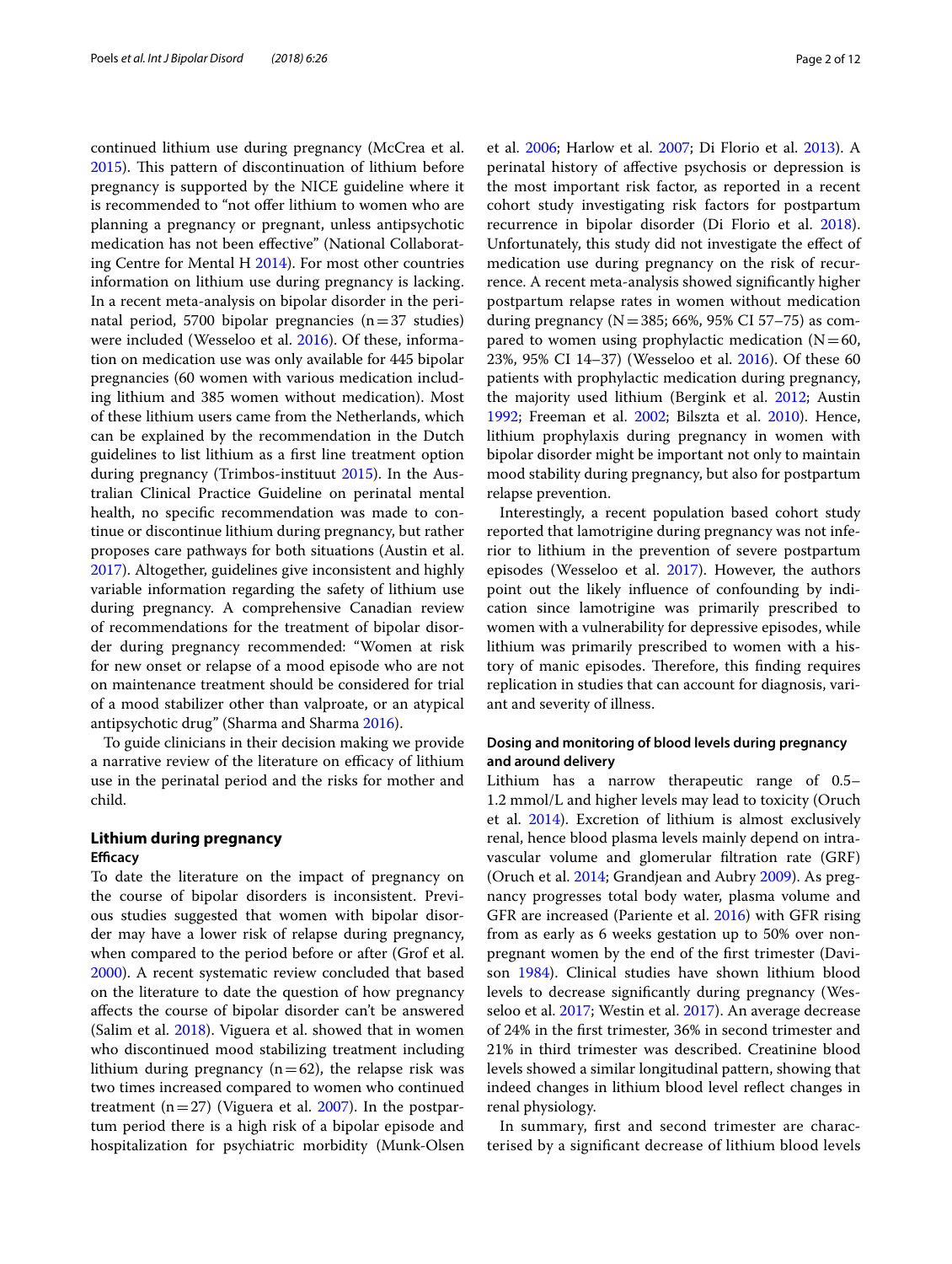with a risk of subtherapeutic levels. In third trimester and the postpartum, lithium levels gradually return to their preconception level which implicates that in this period clinicians need to be aware of the risk of lithium intoxication. Close monitoring and dose adjustment is needed with conditions such as hyperemesis gravidarum, pre-eclampsia, impaired renal function, concomitant medication or acute blood loss occur, as these conditions increased the risk of toxicity (Handler [2009;](#page-10-15) Blake et al. [2008\)](#page-9-5). Furthermore, as lithium levels in the fetus equal those in the mother, changes in dosing may impact fetal health and increase the risk of complications (Newport et al. [2005\)](#page-10-16). A multiple day dosing regime has been proposed to minimise fetal risk by minimising peak lithium levels (Horton et al. [2012](#page-10-17)). However, multiple day dosing has been associated with an increased risk of renal side efects and as a consequence possible non-adherence (Singh et al. [2011\)](#page-11-8). Therefore, twice daily dosing seems to be preferred to more frequent administration.

The above described dynamic changes in GFR and maternal haemodynamics during pregnancy necessitate monthly monitoring of lithium blood levels until 34 weeks and weekly monitoring thereafter until delivery (Wesseloo et al. [2017](#page-11-6)).

Several authors and guidelines have suggested to decrease or discontinue lithium treatment when in labour in order to minimise lithium side-efects in the neonate (National Collaborating Centre for Mental H [2014;](#page-10-4) Trimbos-instituut [2015;](#page-11-1) Newport et al. [2005\)](#page-10-16). However, there is currently no evidence that suggests this strategy decreases the risk of perinatal and infant complications and this strategy has to be weighed against the risk of maternal relapse during a high-risk period. Both Deligiannidis et al. and Wesseloo et al. have recommended careful lithium blood level monitoring instead of discontinuation in all cases (Deligiannidis et al. [2014](#page-10-18)). Lithium blood levels should be measured before and 24 h after delivery and adequate fuid management is important to prevent dehydration. Lithium blood level, as well as thyroid-stimulating hormone (TSH) and free thyroxine (T4) should be evaluated in umbilical cord blood sample (Trimbos-instituut [2015\)](#page-11-1). Nephrotoxic medication and nonsteroidal antiinfammatory drugs should be avoided (Deligiannidis et al. [2014](#page-10-18)). When considering anaesthesia options during delivery, drug interactions with lithium should be taken into account. Lithium potentiates succinylcholine and pancuronium and can be expected to potentiate other depolarising and non-depolarizing muscle relaxants (Blake et al. [2008\)](#page-9-5). Close monitoring of neuromuscular function is therefore required. Regional anaesthesia is considered to be safe (Blake et al. [2008\)](#page-9-5).

## **Obstetric complications**

When investigating the efect of lithium exposure on obstetric complications in cohort studies it is important to consider that bipolar disorder, the indication for which lithium is often prescribed, is associated with obstetric complications independent of medication. In specifc, women with bipolar disorder are at increased risk of antepartum hemorrhage, placental abnormalities and caesarean section (Boden et al. [2012](#page-9-6); Jablensky et al. [2005\)](#page-10-19). The mechanism underlying this increased risk for women with bipolar disorder is unclear but psychosocial stress accompanied by high cortisol levels, comorbidity and lifestyle factors might play a role (Boden et al. [2012\)](#page-9-6). In a recent shared protocol metaanalysis of 727 lithium exposed pregnancies and 21,397 pregnancies in disease matched controls lithium use during pregnancy was not associated with preeclampsia, diabetes during pregnancy, fetal distress, postpartum hemorrhage or caesarean section (Munk-Olsen et al. [2018\)](#page-10-20). Additionally, in two studies the rates of obstetric complications were not higher in women who continued lithium during pregnancy compared to women who discontinued lithium before or early in pregnancy (Petersen et al. [2016](#page-11-9); Frayne et al. [2017](#page-10-21)). Table [1](#page-3-0) presents an overview of the results from observational cohort studies on obstetric complications of lithium use during pregnancy. Results of these studies should be interpreted considering several methodological limitations, i.e. the sample size of two studies was very small and these studies did not correct for confounding variables and timing, duration or dose of the exposure.

Polyhydramnios has not been investigated in observational cohort studies, but has been described in two case reports (Ang et al. [1990](#page-9-7); Krause et al. [1990\)](#page-10-22). This warrants further investigation because polyuria is a well-known side efect of lithium and fetal polyuria could lead to polyhydramnios. In summary, while women with bipolar disorder have an increased risk of obstetric complications, there seems no association between lithium use during pregnancy and pregnancy or delivery related outcomes.

## **Consequences for the developing child**

Lithium freely crosses the placental barrier and lithium concentrations equilibrate between maternal and fetal circulation (Newport et al. [2005\)](#page-10-16). Hence maternal lithium therapy results in fetal lithium exposure. We provide a summary of published results from investigations on the short- and long-term consequences of intrauterine exposure to lithium.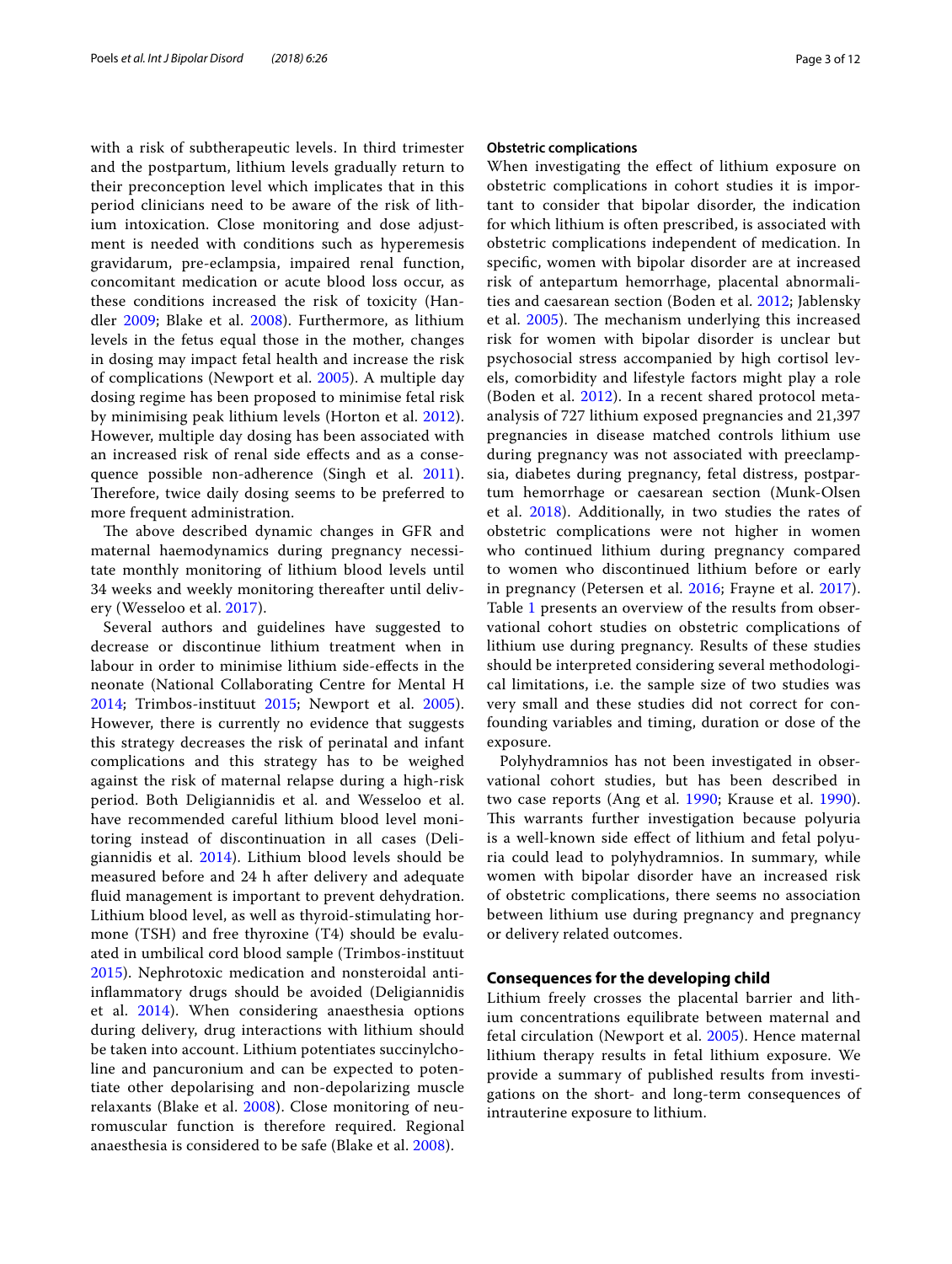<span id="page-3-0"></span>

| Table 1 Obstetric outcome after lithium treatment during pregnancy: findings from clinical cohort studies |  |  |  |  |
|-----------------------------------------------------------------------------------------------------------|--|--|--|--|
|                                                                                                           |  |  |  |  |

| Study                  | Design                                                   | Sample size                                                                | <b>Findings</b>                                                                                                                                                                                                                                                                                                 |
|------------------------|----------------------------------------------------------|----------------------------------------------------------------------------|-----------------------------------------------------------------------------------------------------------------------------------------------------------------------------------------------------------------------------------------------------------------------------------------------------------------|
| Petersen et al. (2016) | Registry-based study                                     | $Exposed = 35$<br>Disease matched non-exposed = 84<br>$Controls = 320.853$ | No difference in the rate of caesarean sections                                                                                                                                                                                                                                                                 |
| Frayne et al. (2017)   | Cohort study                                             | $Exposed = 33$                                                             | No difference in the rate of obstetric complications<br>between the women that continued ( $n = 19$ ) or<br>discontinued $(n = 14)$ lithium                                                                                                                                                                     |
|                        | Munk-Olsen et al. (2018) Meta-analysis (six study sites) | $Exposed = 727$<br>Disease matched controls = 21,397                       | No association between lithium exposure in utero and<br>preeclampsia (OR 0.97, 95% CI 0.52-1.80), gestational<br>diabetes (OR 1.20, 95% CI 0.81-1.78), fetal distress<br>(OR 1.00, 95% CI 0.76-1.32), postpartum hemorrhage<br>(OR 1.28, 95% CI 0.64-2.57) and caesarean section<br>(OR 0.94, 95% CI 0.66-1.33) |

*OR* odds ratio, *CI* confdence interval

## **Congenital malformations**

The first trimester of pregnancy is crucial to the normal development of the fetus. Since in this period all major body organs are forming, the fetus is susceptible to damage from teratogens and this has raised some concerns about the possible teratogenicity of lithium use during the frst trimester. In this review we summarise the results from clinical cohort studies investigating the risk of congenital malformations after lithium use during pregnancy, an overview of these studies is presented in Table [2.](#page-4-0)

In multiple investigations, lithium treatment during pregnancy has been associated with cardiovascular malformations, including Ebstein anomaly (Weinstein and Goldfeld [1975;](#page-11-10) Schou et al. [1973;](#page-11-11) Nora et al. [1974](#page-10-23); Patorno et al. [2017](#page-11-12)). Ebstein anomaly is a congenital malformation characterised by an abnormal development of the tricuspid valve and the right ventricle, with highly variable prognosis. The prevalence in the normal population is estimated to be about 1 per 20,000 live births (Lupo et al.  $2011$ ). The association with lithium use during pregnancy was frst reported in the 1970s investigation on the Register of Lithium Babies (Weinstein and Goldfeld [1975](#page-11-10); Schou et al. [1973](#page-11-11)). Based on the data from the Register of Lithium Babies, Nora et al. estimated a fvefold increase in the risk of congenital heart-disease and about a 400-fold increase in the risk of Ebstein anomaly (Nora et al. [1974](#page-10-23)). In contrast, case control studies in children born with Ebstein anomaly or other cardiovascular malformations did not fnd an association with lithium exposure (Zalzstein et al. [1990](#page-11-13); Boyle et al. [2016;](#page-9-8) McKnight et al. [2012](#page-10-25); Correa-Villasenor et al. [1994](#page-10-26); Sipek [1989](#page-11-14); Lisi et al. [2010\)](#page-10-27). For a comprehensive summary of case–control studies we refer to a review and meta-analysis by McKnight et al. [\(2012\)](#page-10-25). A registry based case control study of 264 Ebstein anomaly cases by Boyle et al. found an association with maternal mental health problems in general but not with lithium use (Boyle et al. [2016](#page-9-8)).

Two studies on congenital malformations in general have yielded contradicting results, with one study reporting a high rate of congenital malformations after in utero exposure to lithium (Reis and Kallen [2008\)](#page-11-15) and another study reporting no association between lithium exposure and congenital malformations (Jacobson et al. [1992](#page-10-28)). Additionally, several case reports have been published on congenital diaphragmatic hernia (Hosseini et al. [2010](#page-10-29)), goiter (Frassetto et al. [2002;](#page-10-30) Nars and Girard [1977](#page-10-31)), cardiovascular complications (Park et al. [1980;](#page-11-16) Long and Willis [1984](#page-10-32); Arnon et al. [1981;](#page-9-9) Wilson et al. [1983\)](#page-11-17), bilateral hip dislocation (Deiana et al. [2014\)](#page-10-33) and neural-tube defect (Jacobson et al. [1992\)](#page-10-28). In general, sample sizes of these clinical investigations are considered too small to study rare congenital malformations.

Recently, three cohort studies with large sample sizes, have provided more evidence on the matter (Munk-Olsen et al. [2018](#page-10-20); Patorno et al. [2017;](#page-11-12) Diav-Citrin et al. [2014](#page-10-34)). Diav-Citrin et al. compared the rate of congenital abnormalities in lithium exposed pregnancies, disease matched and nonteratogenic-exposed pregnancies (Diav-Citrin et al. [2014\)](#page-10-34). The occurrence of cardiovascular anomalies was higher in the lithium-exposed group although this diference was not signifcant after excluding the anomalies that resolved spontaneously. Patorno et al. used register data from Medicaid in the U.S. to study 1,325,563 pregnancies of which 663 were exposed to lithium and 1945 exposed to lamotrigine (Patorno et al. [2017\)](#page-11-12). They found a dose dependent association between lithium exposure and cardiac malformations, including Ebstein anomaly. The adjusted risk ratio for cardiac malformations was calculated to be 1.65 compared to controls and 2.25 compared to lamotrigine-exposed. The risk of cardiac malformations was estimated to be in the order of one additional case per 100 live births. The same study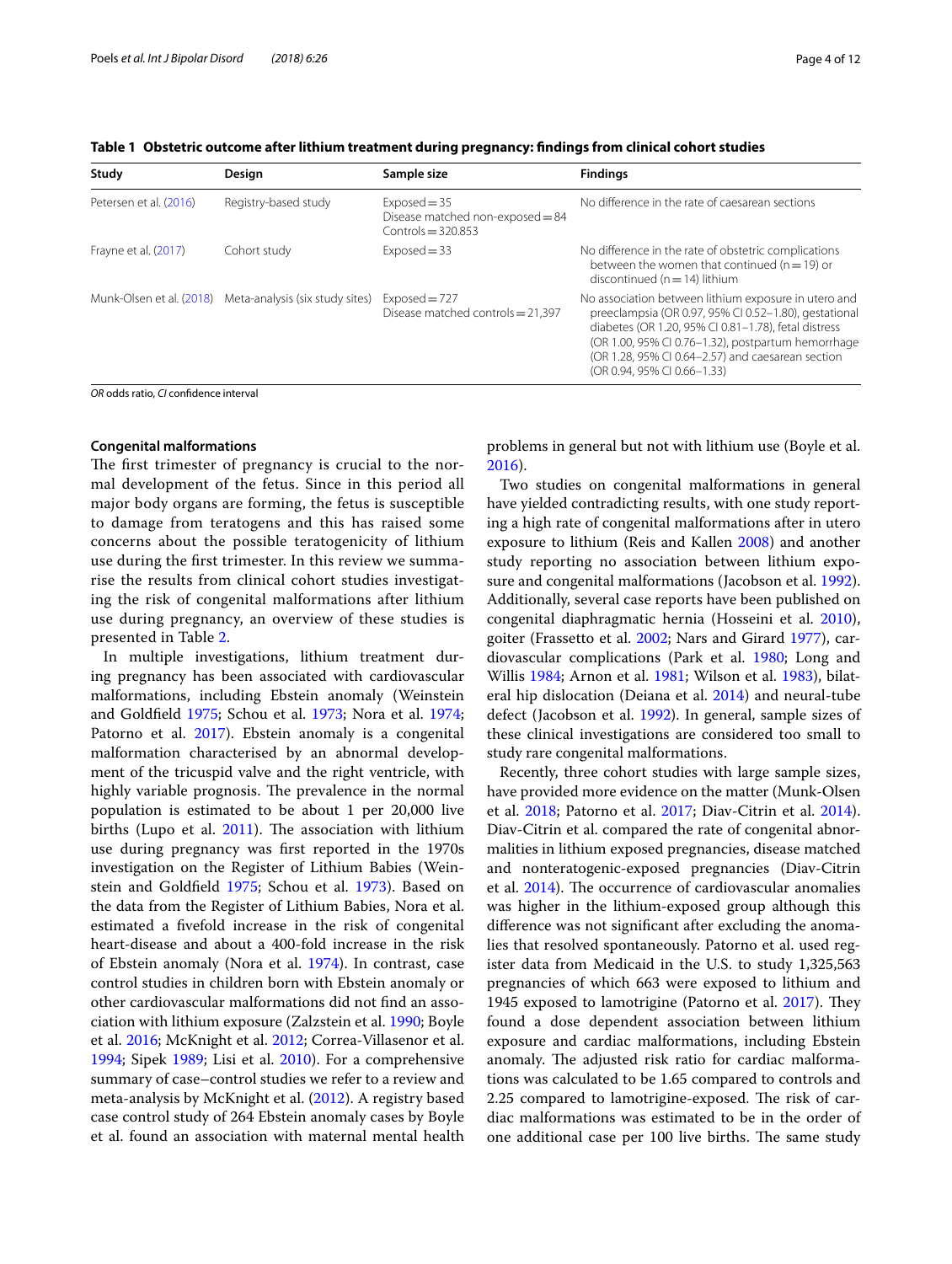# <span id="page-4-0"></span>**Table 2 Findings from clinical cohort investigations on the association between in utero exposure to lithium and congenital malformations**

| Study                          | Design                          | Sample size                                                                                  | <b>Findings</b>                                                                                                                                                                                                                                |
|--------------------------------|---------------------------------|----------------------------------------------------------------------------------------------|------------------------------------------------------------------------------------------------------------------------------------------------------------------------------------------------------------------------------------------------|
| Schou et al. (1973)            | Cohort study                    | $Exposed = 118$                                                                              | Nine children with congenital malforma-<br>tions, of which six with cardiovascular<br>malformations                                                                                                                                            |
| Nora et al. (1974)             | Retrospective cohort study      | Teratogenic history obtained in 733<br>women                                                 | Two lithium exposed pregnancies and both<br>children were born with Ebstein anomaly                                                                                                                                                            |
| Weinstein and Goldfield (1975) | Cohort study                    | $Exposed = 143$                                                                              | Cardiovascular abnormalities found in 9.1%<br>of cases of exposure to lithium in 1st<br>trimester                                                                                                                                              |
| Kallen and Tandberg (1983)     | Registry-based study            | $Exposed = 59$<br>Other drugs = $38$<br>Disease matched non-exposed = 80<br>$Contents = 110$ | Four children with heart defects after<br>lithium exposure. No cases of Ebstein<br>anomaly                                                                                                                                                     |
| Jacobson et al. (1992)         | Prospective cohort study        | $Exposed = 138$<br>$Controls = 148$                                                          | No difference in the rate of major malfor-<br>mations                                                                                                                                                                                          |
| Reis and Kallen (2008)         | Registry-based study            | $Exposed = 79$                                                                               | Eight children with congenital malfor-<br>mations, of which four with cardiac<br>malformations                                                                                                                                                 |
| Diav-citrin et al. (2014)      | Prospective cohort study        | $Exposed = 183$<br>Disease matched non-exposed = 72<br>Controls $=$ 748                      | Single center comparison: no difference<br>in major malformations, increased risk of<br>cardiovascular malformations (RR 7.23,<br>95% Cl 1.97-26.53), not after excluding<br>cases that spontaneously resolved (RR<br>5.78, 95% CI 0.82-40.65) |
| Patorno et al. (2017)          | Registry-based study            | $Exposed = 663$<br>Lamotrigine $=$ 1945<br>Controls = $1,322,955$                            | Increased risk of cardiac malformations after<br>first trimester lithium exposure compared<br>to controls (RR 1.65, 95% CI 1.02-2.68)<br>and lamotrigine-exposed (RR 2.25, 95% CI<br>$1.17 - 4.34$                                             |
| Munk-Olsen et al. (2018)       | Meta-analysis (six study sites) | $Exposed = 727$<br>Disease matched controls = 21,397                                         | First trimester lithium exposure was<br>statistically significant associated with<br>congenital malformations (OR 1.62,<br>95% CI 1.12-2.33) but not with cardiac<br>malformations in specific (OR 1.54, 95% CI<br>$0.64 - 3.70$               |

*RR* risk ratio, *OR* odds ratio, *CI* confdence interval

found no association between lithium exposure and noncardiac malformations. In contrast, in a shared-protocol meta-analysis of six study sites the risk of major malformations (including cardiac malformations) was increased in lithium-exposed pregnancies (OR 1.62, 95% CI 1.12– 2.33) compared to non-exposed pregnancies in mothers with a mood disorder, while there was no statistically signifcant increase in the risk of cardiac malformations (Munk-Olsen et al. [2018\)](#page-10-20).

While this evidence is not conclusive it is recommended that it is discussed with women who seek advice on treatment of bipolar disorder either pre-pregnancy or during pregnancy. One option would be to taper lithium during the frst trimester although the risk of relapse needs to weighed if considering this option. In the case of lithium continuation, fetal anomaly ultrasound including detailed fetal cardiac scanning, should be ofered at 20 weeks gestational age. This could also be advised at 16 weeks (Galbally et al. [2010\)](#page-10-35). In the case of detection of a cardiac malformation, information, guidance and counselling can be ofered as early as possible. Although the pathophysiology of the association between lithium and congenital malformations is unclear, it might be related to lithium's inhibition of the glycogen synthase kinase-3β (GSK3β) (Young [2009](#page-11-18)). GSK3β expression is of importance for the Wnt signaling pathway, which is of infuence on cardiac and vascular development in the embryo (Corada et al. [2010](#page-10-36); Jope [2003\)](#page-10-37).

## **Neonatal outcomes**

Two studies found an increased risk of preterm birth in women with lithium use during pregnancy when compared to controls (Diav-Citrin et al. [2014](#page-10-34); Troyer et al. [1993](#page-11-19)). In contrast, three studies including the meta-analysis of six studies reported no diference in the rate of preterm birth between lithium exposed pregnancies and controls (Newport et al. [2005](#page-10-16); Munk-Olsen et al. [2018](#page-10-20); Jacobson et al. [1992](#page-10-28)). In addition, most studies do not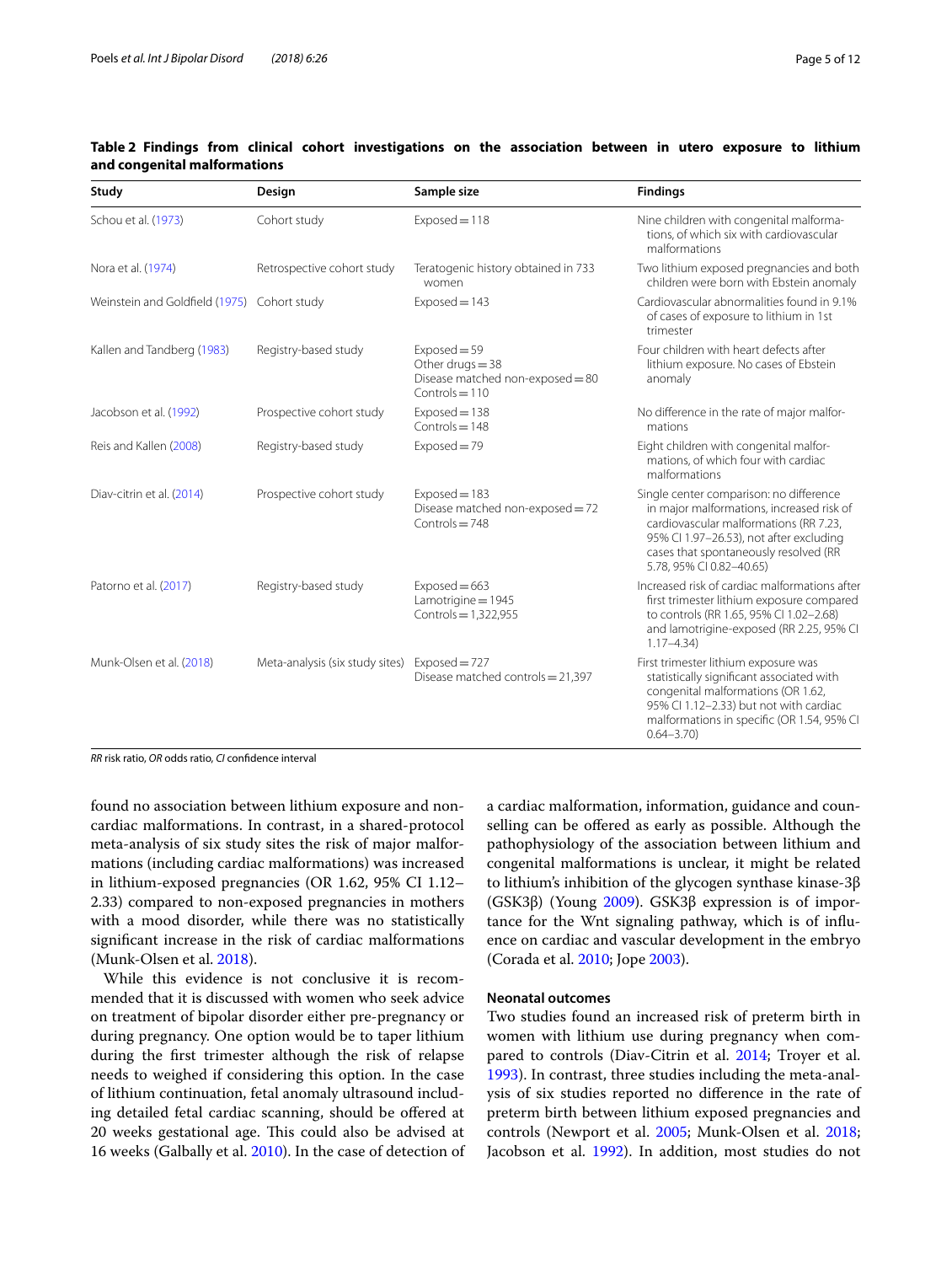fnd diferences in birth weight except for one small study in which lithium-exposed neonates had a higher birth weight (Newport et al. [2005](#page-10-16); Munk-Olsen et al. [2018](#page-10-20); Jacobson et al. [1992](#page-10-28); Diav-Citrin et al. [2014](#page-10-34); Troyer et al. [1993](#page-11-19)).

Lithium exposure is associated with increased risk of neonatal complications. Newport et al. found an association between high infant lithium concentrations and lower 1-min Apgar scores, higher rate of central nervous system and neuromuscular complications and longer duration of hospital stays (Newport et al. [2005](#page-10-16)). In a cohort of 19 babies exposed to lithium during pregnancy, 8 were admitted to a special care unit post-delivery (Frayne et al.  $2017$ ). This high rate of neonatal admissions was confrmed in a large meta-analysis of six study sites (Munk-Olsen et al. [2018](#page-10-20)). Additionally, there are case reports on neonatal lithium toxicity (Kozma [2005](#page-10-39); Flaherty and Krenzelok [1997](#page-10-40); Morrell et al. [1983](#page-10-41); Woody et al. [1971;](#page-11-20) Wilbanks et al. [1970;](#page-11-21) Stothers et al. [1973](#page-11-22)), nephrogenic diabetes insipidus (Pinelli et al. [2002](#page-11-23)), and jaundice (Connoley and Menahem [1990](#page-10-42)). In a review of case reports, Kozma further reports respiratory problems, hypotonia, lethargy, poor drinking ability, thyroid problems, cyanosis, hypoglycemia and polyuria (Kozma [2005](#page-10-39)). Normal neonatal outcome was reported in the study from Silverman et al. ([1971](#page-11-24)).

Because of potential problems in the neonatal period after in utero exposure to lithium, we recommend that delivery should take place in a specialised hospital with advanced neonatal care available immediately after delivery. In Table [3](#page-5-0) we present the results of studies on neonatal outcome.

#### **Long term developmental outcome**

It is assumed that the fetal environment infuences lifetime disease risk based on Barker's hypothesis of Developmental Origins of Health and Disease (DOHaD) (Barker [1990](#page-9-10); Schlotz and Phillips [2009](#page-11-25)). This hypothesis proposes that exposure during fetal development can result in permanent physiological and metabolic changes, which modify disease risk through life. Prenatal exposure to lithium may therefore have consequences on development and health outcomes well beyond infancy. Indeed, results from preclinical studies in mice, rats and zebrafish show neurodevelopmental deficits (Poels et al. [2018](#page-11-26)). Clinical data are scarce, four small clinical cohort studies have investigated long term neurodevelopmental outcomes. The results of these studies are presented in Table [4](#page-6-0). Schou used data from the Scandinavian Register of Lithium Babies to compare the mothers' subjective retrospective assessment of their children's development in lithium-exposed children  $(n=60)$  and their nonexposed siblings ( $n=57$ ) and found no difference (Schou [1976](#page-11-27)). In a prospective multicenter study, there was no diference in the age of attainment of major developmental milestones in lithium-exposed children compared to non-exposed children (Jacobson et al. [1992\)](#page-10-28). Another study examined 15 lithium-exposed children at the age of 3–15 years old and used standard validated tests to assess growth, neurological, cognitive and behavioural

| Study                                  | Design                          | Sample size                                                             | <b>Findings</b>                                                                                                                                                                                                                                                                                  |
|----------------------------------------|---------------------------------|-------------------------------------------------------------------------|--------------------------------------------------------------------------------------------------------------------------------------------------------------------------------------------------------------------------------------------------------------------------------------------------|
| Jacobson et al. (1992)                 | Prospective cohort study        | $Exposed = 138$<br>$Controls = 148$                                     | No difference in the rate of preterm birth<br>Higher birthweight in lithium exposed neonates                                                                                                                                                                                                     |
| Troyer et al. (1993)                   | Cohort study                    | $Exposed = 60$<br>Disease matched non-exposed = 290                     | Cohort of manic-depressive women: risk ratio for<br>prematurity of 2.54<br>No difference in birthweight                                                                                                                                                                                          |
| Newport et al. (2005a, b) Cohort study |                                 | $Exposed = 24$                                                          | Lower Apgar scores, longer hospital stays and higher<br>rates of CNS and neuromuscular complications in<br>infants with high lithium levels<br>No statistically significant association with preterm<br>birth or low birth weight                                                                |
| Diav-citrin et al. (2014)              | Prospective cohort study        | $Exposed = 183$<br>Disease matched non-exposed = 72<br>Controls $= 748$ | 2.3 times higher rate of preterm delivery in exposed<br>group (13.7% versus 6.0%)<br>No differences in birth weight                                                                                                                                                                              |
| Frayne et al. 2017                     | Cohort study                    | $Exposed = 19$                                                          | Eight neonates admitted to a special care unit                                                                                                                                                                                                                                                   |
| Munk-Olsen et al. (2018)               | Meta-analysis (six study sites) | $Exposed = 727$<br>Disease matched controls $= 21,397$                  | No association between lithium exposure in utero<br>and preterm birth (OR 1.24, 95% CI 0.83-1.84), low<br>birth weight (OR 0.98, 95% CI 0.72-1.35) or small for<br>qestational age (OR 0.90, 95% CI 0.67-1.21)<br>A significant higher rate of neonatal admission<br>(OR 1.62, 95% CI 1.12-2.33) |

<span id="page-5-0"></span>**Table 3 Neonatal outcome after lithium treatment during pregnancy: fndings from clinical cohort studies**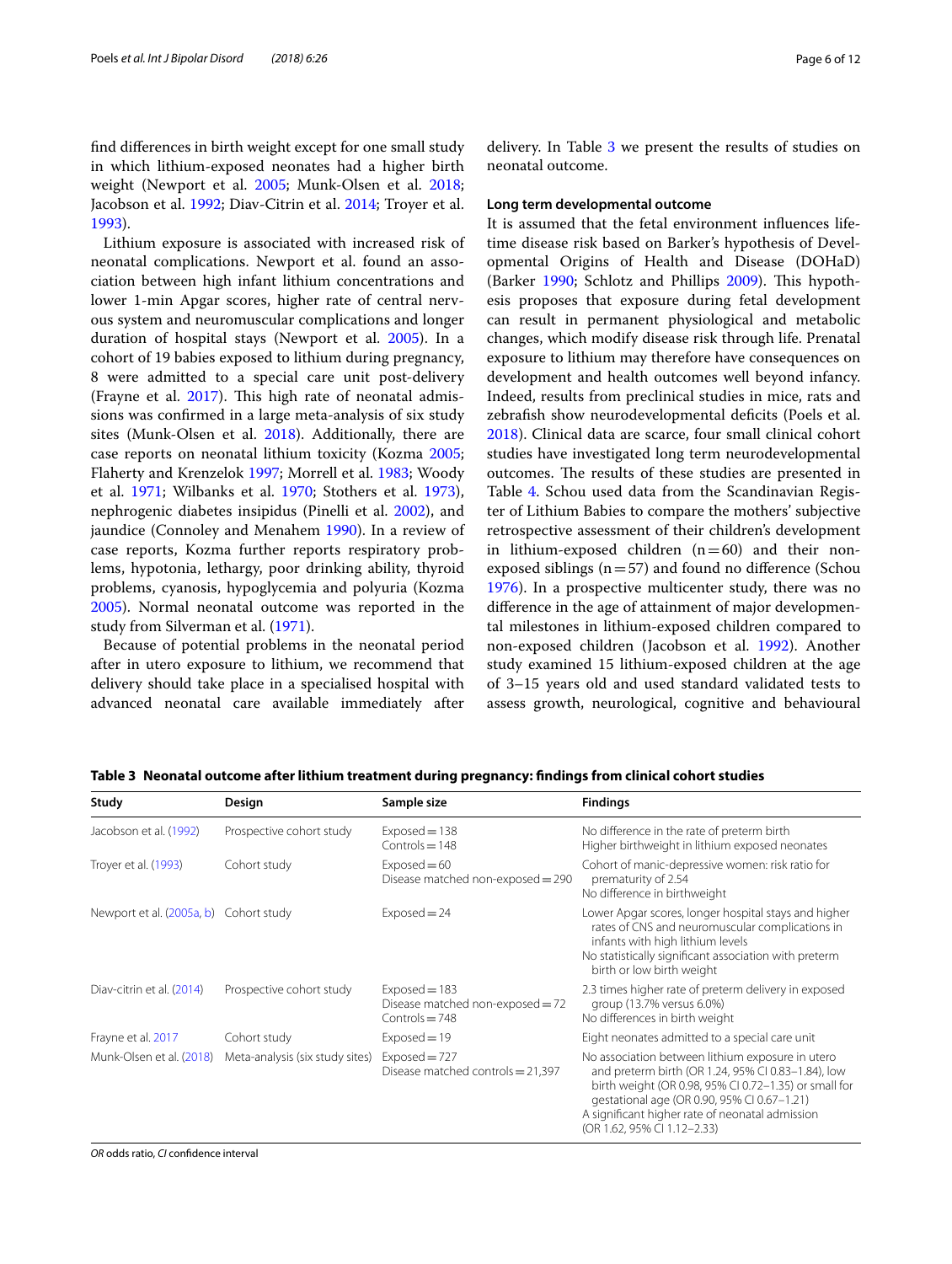| Study                                   | Design                   | Sample size                                                                   | Follow-up        | <b>Findings</b>                                                                                                                                                                                                                                       |
|-----------------------------------------|--------------------------|-------------------------------------------------------------------------------|------------------|-------------------------------------------------------------------------------------------------------------------------------------------------------------------------------------------------------------------------------------------------------|
| Schou (1976)                            | Prospective cohort study | $Exposed = 60$<br>$Controls = 57$                                             | $Mean = 7 years$ | No difference in development based on ques-<br>tionnaire filled out by the mother                                                                                                                                                                     |
| Jacobson et al. (1992)                  | Prospective cohort study | $Exposed = 22$<br>Controls $= n.r.$                                           |                  | 1-9 years, mean = 61 weeks No difference in attainment of milestones                                                                                                                                                                                  |
| van der Lugt et al. (2012) Cohort study |                          | $Exposed = 15$                                                                | $3-15$ years     | Normal developmental milestones ( $n = 15$ ),<br>minor neurological dysfunction ( $n = 1$ ), low<br>verbal + total IQ, normal performance IQ<br>$(n = 1)$ , subclinical anxiety problems $(n = 2)$ ,<br>subclinical oppositional problems ( $n = 1$ ) |
| Forsberg et al. (2017)                  | Cohort study             | $Exposed = 20$<br>Disease<br>matched non-<br>$exposed = 8$<br>$Controls = 11$ | 4-5 years        | No differences in total, performance and verbal<br>IQ                                                                                                                                                                                                 |

<span id="page-6-0"></span>

|  |  | Table 4 Neurodevelopmental consequences of intrauterine exposure to lithium: findings from clinical cohort studies |  |
|--|--|--------------------------------------------------------------------------------------------------------------------|--|
|  |  |                                                                                                                    |  |

*IQ* intelligence quotient, *n.r.* not reported

outcomes (van der Lugt et al. [2012](#page-11-28)). Most children scored lower on the performance Block patterns when compared to the general population although this diference was not statistically signifcant. Growth and behavioural development was within normal range. One child in this study was diagnosed with minor neurological dysfunction without clinical implications. A recent study compared the intelligence quotient (IQ) in children with in utero exposure to lithium  $(n=20)$ , non-exposed children of mothers with a mood disorder  $(n=8)$  and controls  $(n=11)$  and reported no difference in total, performance or verbal IQ (Forsberg et al. [2017\)](#page-10-43).

In summary, while preclinical evidence does point to possible developmental efects of perinatal exposure to lithium, this is not found in clinical investigations. Due to methodological weaknesses of the published clinical studies (e.g. small sample sizes, lack of control group and subjective outcome measures) no conclusion can be drawn from these results and more research is needed to provide an estimation of the risk for the developing child.

# **Lithium use during pregnancy**

- Maintenance of lithium during pregnancy is effective in the prevention of relapse during pregnancy and the postpartum period.
- The first and second trimester are characterized by a signifcant decrease in blood levels for lithium.
- Fetal anomaly ultrasound including detailed fetal cardiac scanning, should be ofered at 20 weeks gestational age.
- In the third trimester, weekly monitoring of lithium blood levels is recommended. Preferably, lithium blood levels should be measured before and 24 h after delivery.
- Lithium blood level, TSH and free T4 should be evaluated in umbilical cord blood sample.
- Lithium use during pregnancy has not been associated with obstetric complications. However, the association with preterm birth and birthweight remains uncertain.
- Lithium exposure during the first trimester is associated with congenital malformations in several studies, recent studies estimate the risk lower than previously reported. Tapering of lithium during the frst trimester should be considered but weighed against the risks of relapse.
- Lithium exposure is associated with increased risk of neonatal complications. Lithium-exposed neonates should be observed directly post-delivery.
- Little is known about the developmental consequences of intrauterine exposure to lithium.

# **Lithium use postpartum Efficacy**

Women with a history of bipolar disorder or postpartum psychosis are at extremely high risk of relapse postpartum. Few clinical studies have investigated the efficacy of pharmacotherapy when it is initiated immediately after delivery, as a prophylactic strategy in women who have not been treated during pregnancy. A meta-analysis showed that patients with bipolar disorder using prophylactic pharmacotherapy during the postpartum period had a lower relapse rate  $(N=98; 29\%, 95\% \text{ CI } 16-47)$ compared with those who remained medication free (N=107; 65%, 95% CI 55–73) (Wesseloo et al. [2016](#page-11-0)). Off these 98 women, 38 started prophylactic treatment during pregnancy while 22 were medication free during pregnancy and initiated prophylaxis immediately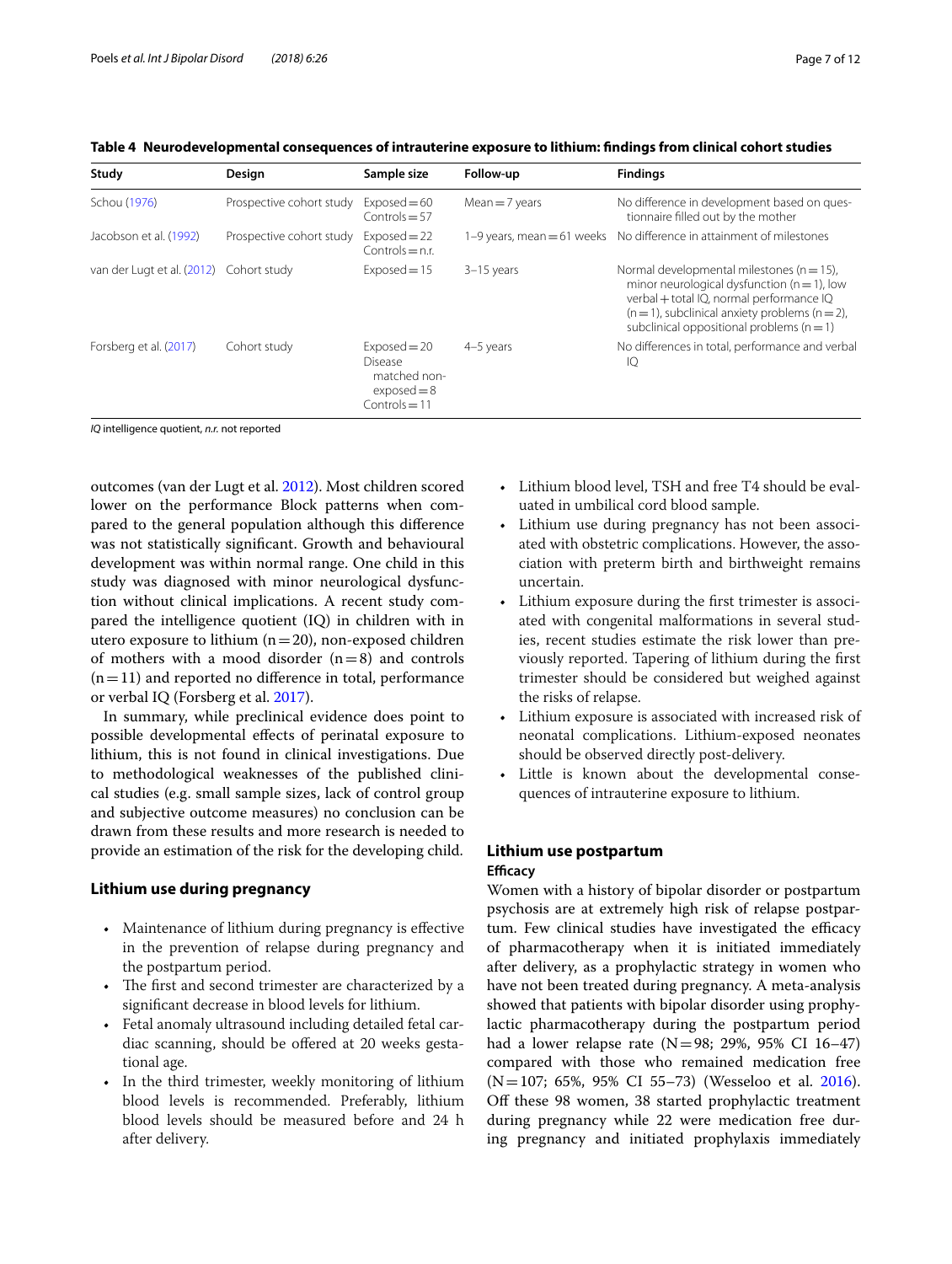postpartum. For the remaining women information regarding the timing was unavailable or they were on chronic maintenance treatment. Numbers are very small but in all studies on prophylactic treatment with lithium postpartum, women with bipolar disorder had signifcantly lower rates of postpartum relapse compared to medication free women (Bergink et al. [2012](#page-9-2); Austin [1992](#page-9-3); Cohen et al. [1995](#page-9-11)). In contrast, valproate failed to demonstrate signifcant prophylactic benefts (Wisner et al. [2004\)](#page-11-29) and further investigation of second generation antipsychotics is warranted. In our previous work we have recommended distinct perinatal treatment algorithms for women with bipolar disorder and women with a history of psychosis limited to the postpartum period. In women with bipolar disorder, prophylaxis during pregnancy increases the likelihood of maintaining mood stability during pregnancy and preventing postpartum relapse. In women with a history of psychosis limited to the postpartum period, prophylactic treatment immediately after birth is appropriate (Bergink et al. [2016](#page-9-12)). In this group of women with a history of postpartum psychosis, the established efficacy of lithium makes it the drug of frst choice for postpartum prophylaxis.

## **Dosing and monitoring of blood level**

Lithium prophylaxis has demonstrated efficacy in reducing postpartum episodes. However, the dosing and duration of prophylaxis is unknown. We recommend relapse prevention prophylaxis in women with bipolar disorder with a higher lithium target level (for example 0.8 mmol/L) during the frst month postpartum. Given that the relapse risk is high particularly in the frst month postpartum, we follow the view that the benefts of higher lithium target blood levels in the first month postpartum outweighs the potential risks. We recommend to start lithium on the frst evening after delivery and with a dose to target blood level of 0.8–1.0 mmol/L to optimize relapse prevention. In our previous work, we observed that normalization of renal function can take up to a few weeks after delivery as both mean lithium and creatinine blood levels were higher in the postpartum period than in the preconception period  $(+)$  9% and  $+$  7% respec-tively) (Wesseloo et al. [2017](#page-11-6)). Therefore, we recommend twice weekly monitoring of lithium blood levels for the frst 2 weeks postpartum. Women with bipolar disorder on maintenance treatment with lithium might want to change to their preconception dose and blood level after 1 month postpartum. For those women who want to taper their lithium dose (i.e. women with isolated postpartum psychosis/mania in history, or women with bipolar disorder without regular maintenance treatment) we advise to commence tapering after 3 months postpartum.

## **Breastfeeding**

Clinical guidelines generally discourage breastfeeding in women treated with lithium due to the possible risk of lithium toxicity in the newborn (National Collaborating Centre for Mental H [2014](#page-10-4)). Furthermore, the lack of continued sleep during puerperium might also increase the risk of maternal relapse. Lithium is excreted into breast milk and the elimination rate in infants is lower than in adults, which may cause higher exposure levels in infants. However, there is a lack of data from clinical investiga-tions on this topic. In Table [5](#page-7-0) we present the results of clinical studies on infant lithium exposure through lactation. Some case studies have estimated serum lithium levels to be about one-half of maternal serum lithium levels (Frew [2015;](#page-10-44) Schou and Amdisen [1973\)](#page-11-30) while others estimated levels closer to one quarter of the mothers' levels (Bogen et al. [2012;](#page-9-13) Sykes et al. [1976](#page-11-31)). The larger study available for lithium and breastfeeding consists of 11 mother infant pairs with a calculated infant lithium dose as 0–30% of the maternal dose per kilogram bodyweight, based on the daily milk intake and lithium levels measured in breast milk (Moretti et al. [2003](#page-10-45)). Unfortunately, serum lithium levels were only available in two

<span id="page-7-0"></span>**Table 5 Summary of the results from clinical studies on infant lithium exposure through lactation**

| Study                                 | Design      | Sample size              | <b>Findings</b>                                                                                                                             |
|---------------------------------------|-------------|--------------------------|---------------------------------------------------------------------------------------------------------------------------------------------|
| Schou et al. (1973)                   | Case series | 8 mother-infant pairs    | Infant/maternal serum lithium concentration of 1/2 in first week and 1/3 during the<br>following weeks                                      |
| Sykes et al. (1976)                   | Case report | 1 mother-infant pair     | Breast milk lithium level of 1/4 of maternal serum level, infant had good excretion of<br>lithium into urine                                |
| Moretti et al. (2003)                 | Case series | 11 mother-infant pairs   | Infant lithium dose of 0-30% of the maternal dose/kg<br>Infant serum level of 17-50% of maternal serum level                                |
| Viguera et al. (2007a, b) Case series |             | 10 mother-infant pairs   | Mean infant serum level of 0.16 meg/L (range 0.09-0.25)<br>In four infants: transient elevations of TSH, blood urea nitrogen and creatinine |
| Bogen et al. (2012)                   | Case series | 3 mothers with 4 infants | Infant lithium levels ranged from 10 to 17% of maternal levels at 1 month postpartum                                                        |
| Frew (2015)                           | Case report | 1 mother-infant pair     | Infant/maternal serum lithium concentration ratio of 0.58. No adverse events                                                                |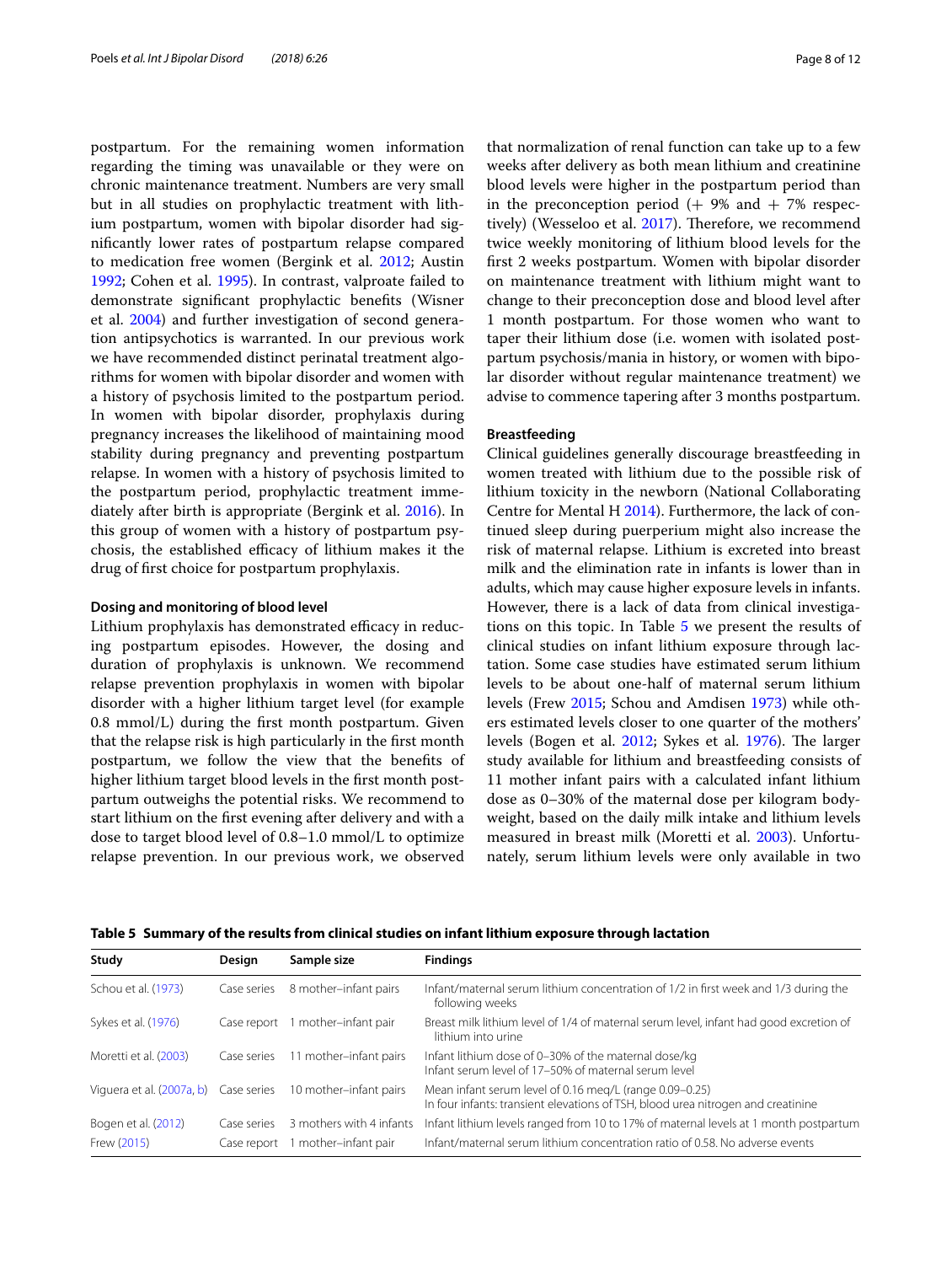mother–infant pairs. In one pair lithium serum levels of the infant achieved 17–20% of the maternal serum level while in the other infant this was calculated to be 50%. No adverse efects were observed in the lithium exposed infants. Viguera et al. measured lithium levels in breast milk, maternal serum and infant serum in ten mother child pairs from eight to 27 weeks postpartum (Viguera et al. [2007](#page-11-32)). Based on these measurements it was estimated that infant lithium levels in serum were about one quarter of the lithium levels in serum of the mother. This estimation was lower than previous reports (Frew [2015](#page-10-44); Schou and Amdisen [1973](#page-11-30); Moretti et al. [2003\)](#page-10-45). Lithium exposure through breastmilk was generally well tolerated by the infants in this study although one infant developed elevated levels of TSH which, normalised after the mother discontinued lithium treatment. Three other infants showed transient elevations in blood urea nitrogen and creatinine levels. In summary, there is a lack of sufficient information on infant lithium levels and the consequences of lithium exposure through breast milk. Due to the lack of information and the possible nephrotoxic efects of lithium in infants, in combination with the vulnerability of the developing neonatal kidneys and the risk of dehydration associated with the neonatal period, breastfeeding while on lithium treatment is discouraged in many national guidelines and individual centers worldwide (Galbally et al. [2018\)](#page-10-46).

## **Lithium use postpartum**

- When lithium is discontinued during pregnancy, lithium should be restarted immediately after delivery and is an efective strategy for relapse prevention in the immediate postpartum.
- For women with an isolated episode of postpartum psychosis or mania in history lithium prophylaxis immediately after delivery is efective for relapse prevention, there is no need to use lithium during pregnancy.
- Consider a high target therapeutic lithium level immediately after delivery and during the frst month postpartum to optimize relapse prevention (e.g., 0.8– 1.0 mmol/L).
- Obtain lithium blood levels twice weekly during the frst 2 weeks postpartum.
- Breastfeeding while taking lithium is not recommended.

## **Summary and discussion**

The aim of this review was to provide a broad range of information and clinical guidance regarding lithium use during pregnancy and the postpartum period. Since

it was our aim to give a broad overview of the literature from a clinical perspective we opted for a narrative review rather than a systematic review or meta-analysis. The clinical recommendations in this review article are suggestions based on the available scientifc information and clinical experience of the authors. Readers should note that recommendations were not formulated within the context of a guideline procedure.

Women of childbearing age requiring mood stabilisation should be given the opportunity to weigh the risks and benefts of lithium treatment during pregnancy and the postpartum period, and to develop an individualised treatment plan together with their healthcare providers in a specialised centre (Bergink and Kushner [2014](#page-9-14); Yonkers et al. [2004\)](#page-11-33). Antenatal care should take place in a multidisciplinary setting, with close collaboration between psychiatric and obstetric services. During pregnancy and the postpartum period women with bipolar disorder should be closely monitored. The possible risks for the unborn child, such as the risk of congenital malformations need to be carefully weighed against the risk of maternal relapse. The pros and cons of discontinuation of medication need to be compared with the pros and cons of continuing medication. In this context it is important to note that also relapse of bipolar disorder carries a fetal risk. High maternal stress but also high-risk behaviour, such as alcohol or drug use or lack of compliance to antenatal care are associated with adverse fetal outcomes.

Switching to maintenance therapy with lamotrigine before conception should be considered as the efficacy of lamotrigine in prevention of postpartum relapse is not inferior to lithium (Wesseloo et al. [2017\)](#page-11-5) and there are no risks of congenital malformations associated with its use (Patorno et al.  $2017$ ). However, the efficacy of lamotrigine in the prevention of postpartum episodes was established in a group of women with a high vulnerability to depressive episodes and lamotrigine is not efective in the prevention of mania. Moreover, the efficacy of lamotrigine in the prevention of relapse during pregnancy is not yet investigated. Maintenance therapy with second generation antipsychotics is an alternate treatment option (National Collaborating Centre for Mental H [2014](#page-10-4)). Importantly, the use of second generation antipsychotics during pregnancy is not associated with an increased risk of congenital malformations (Petersen et al. [2016;](#page-11-9) Huy-brechts et al. [2016\)](#page-10-47). However, a recent Medicaid study found an increased risk of gestational diabetes associated with the continuation of quetiapine and olanzapine during pregnancy (Park et al. [2018\)](#page-11-34) and there is uncertainty on the long-term impact on neurodevelopment (Poels et al.  $2018$ ). Notably, the efficacy of second generation antipsychotics in relapse prevention during the perinatal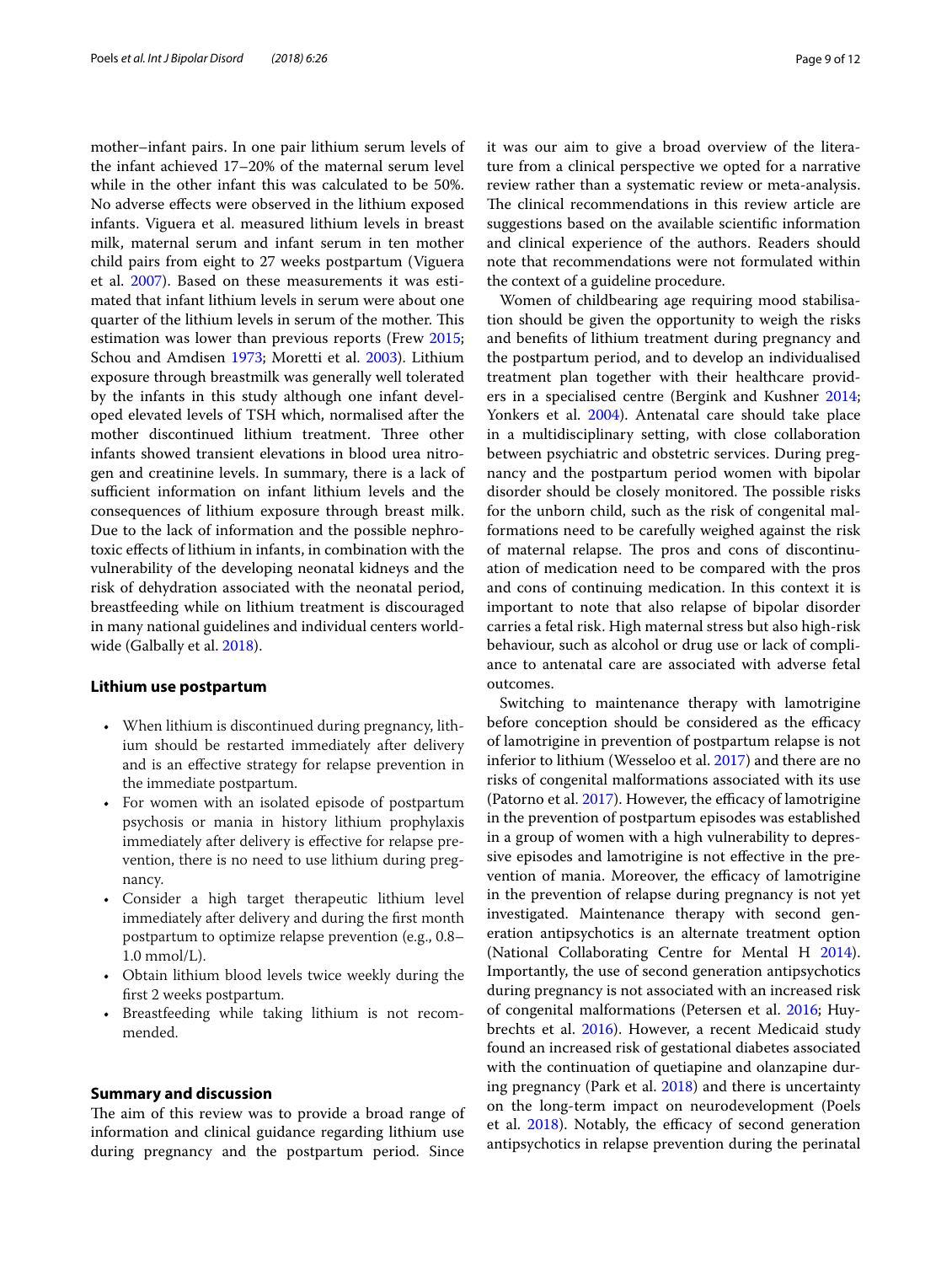period is not yet properly investigated in women with bipolar disorder. Moreover, antipsychotics are known to be less efective than lithium in maintenance treatment for bipolar disorder outside the perinatal period (Geddes and Miklowitz [2013\)](#page-10-0).

When providing advice to the individual patient, knowledge about past treatment efficacy should also be taken into account. In women with a history of severe bipolar episodes and a good efect on lithium therapy, continuation of lithium might be preferred in order to prevent relapse. When lithium therapy is continued during pregnancy, regular antenatal visits are warranted for checking lithium blood levels, evaluation of fetal growth, and for monitoring signs of preterm labour. Detailed fetal anomaly scanning, including detailed fetal cardiac scanning should be offered at 20 weeks gestational age or maybe earlier in the future. Furthermore, evaluation of maternal thyroid (TSH and free T4) levels and kidney function is recommended (Trimbos-instituut [2015](#page-11-1)). Delivery should take place in a specialised hospital where psychiatric and obstetric care for the mother is provided and neonatal evaluation and monitoring of the child can take place immediately after birth.

More investigations are required on the development of children exposed to lithium in utero as the studies that have been published so far provide insufficient information to properly advise women.

We recommend against breastfeeding while on lithium treatment given both the paucity and the poor quality of the available clinical reports. However, we are aware of the diferences in clinical recommendations between guidelines and authors. For instance, a recent systematic review by Pacchiarotti et al. studied the same literature as reported in this review paper but they concluded that lithium levels in the infant were low and breastfeeding should be permitted through an individualized approach (Pacchiarotti et al. [2016](#page-10-48)). Clinicians that do recommend breastfeeding should publish their fndings with comprehensive data on lithium levels in serum and breast milk, as well as infant outcomes including neurological, renal and thyroid function. In this way more knowledge will be available in order to develop evidence based recommendations.

#### **Authors' contributions**

EP, VB and HB performed the literature search and selected relevant articles. EP produced the tables. All authors contributed to writing the manuscript. All authors read and approved the fnal manuscript.

#### **Author details**

<sup>1</sup> Department of Psychiatry, Erasmus University Medical Centre Rotterdam, Rotterdam, The Netherlands. <sup>2</sup> Department of Obstetrics and Gynaecology, Division of Obstetrics and Prenatal Medicine, Erasmus University Medical Centre Rotterdam, Rotterdam, The Netherlands. 3 School of Psychology and Exercise Science, Murdoch University, Murdoch, Australia. 4 Department of Psychiatry and Department of Obstetrics, Gynecology and Reproductive

Science, The Blavatnik Women's Health Research Institute, Icahn School of Medicine at Mount Sinai, 1425 Madison Avenue, Room L4-34, New York City, NY 10029, USA.

#### **Competing interests**

The authors declare that they have no competing interests.

#### **Availability of data and materials**

Not applicable.

#### **Consent for publication**

Not applicable.

#### **Ethics approval and consent to participate**

Not applicable.

## **Funding**

Not applicable.

#### **Publisher's Note**

Springer Nature remains neutral with regard to jurisdictional claims in published maps and institutional afliations.

## Received: 16 July 2018 Accepted: 10 October 2018 Published online: 02 December 2018

#### **References**

- <span id="page-9-7"></span>Ang MS, Thorp JA, Parisi VM. Maternal lithium therapy and polyhydramnios. Obstet Gynecol. 1990;76(3 Pt 2):517–9.
- <span id="page-9-9"></span>Arnon RG, Marin-Garcia J, Peeden JN. Tricuspid valve regurgitation and lithium carbonate toxicity in a newborn infant. Am J Dis Child. 1981;135(10):941–3.
- <span id="page-9-3"></span>Austin MP. Puerperal afective psychosis: is there a case for lithium prophylaxis? Br J Psychiatry. 1992;161:692–4.
- <span id="page-9-1"></span>Austin M-P, Highet N, Expert Working Group. Mental health care in the perinatal period: Australian clinical practice guideline. Melbourne: Centre of Perinatal Excellence; 2017.
- <span id="page-9-10"></span>Barker DJP. The fetal and infant origins of adult disease. Br Med J. 1990;301(6761):1111.
- <span id="page-9-14"></span>Bergink V, Kushner SA. Lithium during pregnancy. Am J Psychiatry. 2014;171(7):712–5.
- <span id="page-9-2"></span>Bergink V, Bouvy PF, Vervoort JS, Koorengevel KM, Steegers EA, Kushner SA. Prevention of postpartum psychosis and mania in women at high risk. Am J Psychiatry. 2012;169(6):609–15.
- <span id="page-9-12"></span>Bergink V, Rasgon N, Wisner KL. Postpartum psychosis: madness, mania, and melancholia in motherhood. Am J Psychiatry. 2016;173(12):1179–88.
- <span id="page-9-4"></span>Bilszta JL, Meyer D, Buist AE. Bipolar afective disorder in the postnatal period: investigating the role of sleep. Bipolar Disord. 2010;12(5):568–78.
- <span id="page-9-5"></span>Blake LD, Lucas DN, Aziz K, Castello-Cortes A, Robinson PN. Lithium toxicity and the parturient: case report and literature review. Int J Obstet Anesth. 2008;17(2):164–9.
- <span id="page-9-0"></span>Broeks SC, Thisted Horsdal H, Glejsted Ingstrup K, Gasse C. Psychopharmacological drug utilization patterns in pregnant women with bipolar disorder-a nationwide register-based study. J Affect Disord. 2017;210:158-65.
- <span id="page-9-6"></span>Boden R, Lundgren M, Brandt L, Reutfors J, Andersen M, Kieler H. Risks of adverse pregnancy and birth outcomes in women treated or not treated with mood stabilisers for bipolar disorder: population based cohort study. Br Med J. 2012;345:e7085.
- <span id="page-9-13"></span>Bogen DL, Sit D, Genovese A, Wisner KL. Three cases of lithium exposure and exclusive breastfeeding. Arch Womens Ment Health. 2012;15(1):69–72.
- <span id="page-9-8"></span>Boyle B, Garne E, Loane M, Addor MC, Arriola L, Cavero-Carbonell C, et al. The changing epidemiology of Ebstein's anomaly and its relationship with maternal mental health conditions: a European registry-based study. Cardiol Young. 2017;27(4):677–85.
- <span id="page-9-11"></span>Cohen LS, Sichel DA, Robertson LM, Heckscher E, Rosenbaum JF. Postpartum prophylaxis for women with bipolar disorder. Am J Psychiatry. 1995;152(11):1641–5.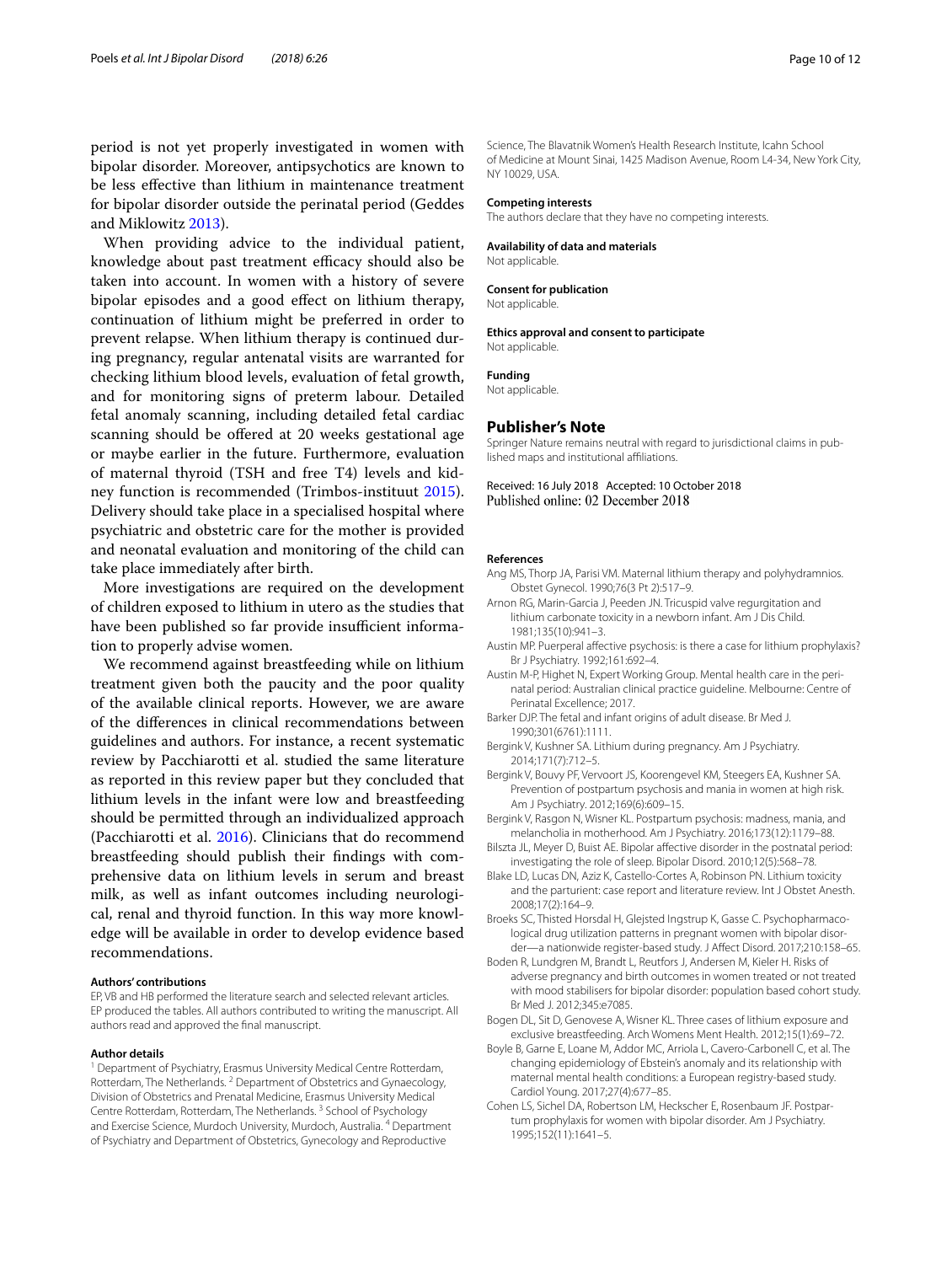<span id="page-10-42"></span>Connoley G, Menahem S. A possible association between neonatal jaundice and long-term maternal lithium ingestion. Med J Aust. 1990;152(5):272–3.

<span id="page-10-36"></span>Corada M, Nyqvist D, Orsenigo F, Caprini A, Giampietro C, Taketo MM, et al. The Wnt/beta-catenin pathway modulates vascular remodeling and specifcation by upregulating Dll4/Notch signaling. Dev Cell. 2010;18(6):938–49.

<span id="page-10-26"></span>Correa-Villasenor A, Ferencz C, Neill CA, Wilson PD, Boughman JA, The Baltimore-Washington Infant Study Group. Ebstein's malformation of the tricuspid valve: genetic and environmental factors. Teratology. 1994;50(2):137–47.

<span id="page-10-14"></span>Davison JM. Renal haemodynamics and volume homeostasis in pregnancy. Scand J Clin Lab Invest Suppl. 1984;169:15–27.

<span id="page-10-33"></span>Deiana V, Chillotti C, Manchia M, Carta P, Bocchetta A, Ardau R, et al. Continuation versus discontinuation of lithium during pregnancy: a retrospective case series. J Clin Psychopharmacol. 2014;34(3):407–10.

<span id="page-10-18"></span>Deligiannidis KM, Byatt N, Freeman MP. Pharmacotherapy for mood disorders in pregnancy: a review of pharmacokinetic changes and clinical recommendations for therapeutic drug monitoring. J Clin Psychopharmacol. 2014;34(2):244–55.

<span id="page-10-8"></span>Di Florio A, Forty L, Gordon-Smith K, Heron J, Jones L, Craddock N, et al. Perinatal episodes across the mood disorder spectrum. JAMA Psychiatry. 2013;70(2):168–75.

<span id="page-10-9"></span>Di Florio A, Gordon-Smith K, Forty L, Kosorok MR, Fraser C, Perry A, et al. Stratifcation of the risk of bipolar disorder recurrences in pregnancy and postpartum. Br J Psychiatry. 2018;213(3):542–7.

<span id="page-10-34"></span>Diav-Citrin O, Shechtman S, Tahover E, Finkel-Pekarsky V, Arnon J, Kennedy D, et al. Pregnancy outcome following in utero exposure to lithium: a prospective, comparative, observational study. Am J Psychiatry. 2014;171(7):785–94.

<span id="page-10-40"></span>Flaherty B, Krenzelok EP. Neonatal lithium toxicity as a result of maternal toxicity. Vet Hum Toxicol. 1997;39(2):92–3.

<span id="page-10-43"></span>Forsberg L, Adler M, Römer Ek I, Ljungdahl M, Navér L, Gustafsson LL, et al. Maternal mood disorders and lithium exposure in utero were not associated with poor cognitive development during childhood. Acta Paediatr. 2018;107(8):1379–88.

<span id="page-10-30"></span>Frassetto F, Tourneur Martel F, Barjhoux CE, Villier C, Bot BL, Vincent F. Goiter in a newborn exposed to lithium in utero. Ann Pharmacother. 2002;36(11):1745–8.

<span id="page-10-21"></span>Frayne J, Nguyen T, Mok T, Liira H. Lithium exposure during pregnancy: outcomes for women who attended a specialist antenatal clinic. J Psychosom Obstet Gynaecol. 2018;39(3):211–9.

<span id="page-10-10"></span>Freeman MP, Smith KW, Freeman SA, McElroy SL, Kmetz GE, Wright R, et al. The impact of reproductive events on the course of bipolar disorder in women. J Clin Psychiatry. 2002;63(4):284–7.

<span id="page-10-44"></span>Frew JR. Psychopharmacology of bipolar I disorder during lactation: a case report of the use of lithium and aripiprazole in a nursing mother. Arch Womens Ment Health. 2015;18(1):135–6.

<span id="page-10-35"></span>Galbally M, Snellen M, Walker S, Permezel M. Management of antipsychotic and mood stabilizer medication in pregnancy: recommendations for antenatal care. Aust N Z J Psychiatry. 2010;44(2):99–108.

<span id="page-10-46"></span>Galbally M, Bergink V, Vigod S, Buist A, Boyce P, Chandra P, et al. Is breast always best? Breastfeeding and lithium. Lancet Psychiatry. 2018;5(7):534–6.

<span id="page-10-0"></span>Geddes JR, Miklowitz DJ. Treatment of bipolar disorder. Lancet. 2013;381(9878):1672–82.

<span id="page-10-12"></span>Grandjean EM, Aubry JM. Lithium: updated human knowledge using an evidence-based approach. Part II: clinical pharmacology and therapeutic monitoring. CNS Drugs. 2009;23(4):331–49.

<span id="page-10-5"></span>Grof P, Robbins W, Alda M, Berghoefer A, Vojtechovsky M, Nilsson A, et al. Protective effect of pregnancy in women with lithium-responsive bipolar disorder. J Afect Disord. 2000;61(1–2):31–9.

<span id="page-10-15"></span>Handler J. Lithium and antihypertensive medication: a potentially dangerous interaction. J Clin Hypertens. 2009;11(12):738–42.

<span id="page-10-7"></span>Harlow BL, Vitonis AF, Sparen P, Cnattingius S, Joffe H, Hultman CM. Incidence of hospitalization for postpartum psychotic and bipolar episodes in women with and without prior prepregnancy or prenatal psychiatric hospitalizations. Arch Gen Psychiatry. 2007;64(1):42–8.

<span id="page-10-17"></span>Horton S, Tuerk A, Cook D, Cook J, Dhurjati P. Maximum recommended dosage of lithium for pregnant women based on a PBPK model for lithium absorption. Adv Bioinformatics. 2012;2012:352729.

<span id="page-10-29"></span>Hosseini SH, Mousavi SA, Rashidi H. Congenital diaphragmatic hernia following usage of lithium carbonate; is lithium a teratogen? Iran J Pediatr. 2010;20(1):127–30.

<span id="page-10-47"></span>Huybrechts KF, Hernandez-Diaz S, Patorno E, Desai RJ, Mogun H, Dejene SZ, et al. Antipsychotic use in pregnancy and the risk for congenital malformations. JAMA Psychiatry. 2016;73(9):938–46.

<span id="page-10-19"></span>Jablensky AV, Morgan V, Zubrick SR, Bower C, Yellachich LA. Pregnancy, delivery, and neonatal complications in a population cohort of women with schizophrenia and major afective disorders. Am J Psychiatry. 2005;162(1):79–91.

<span id="page-10-28"></span>Jacobson SJ, Jones K, Johnson K, Ceolin L, Kaur P, Sahn D, et al. Prospective multicenter study of pregnancy outcome after lithium exposure during 1st trimester. Lancet. 1992;339(8792):530–3.

<span id="page-10-37"></span>Jope RS. Lithium and GSK-3: one inhibitor, two inhibitory actions, multiple outcomes. Trends Pharmacol Sci. 2003;24(9):441–3.

<span id="page-10-38"></span>Kallen B, Tandberg A. Lithium and pregnancy. A cohort study on manicdepressive women. Acta Psychiatr Scand. 1983;68(2):134–9.

<span id="page-10-39"></span>Kozma C. Neonatal toxicity and transient neurodevelopmental deficits following prenatal exposure to lithium: another clinical report and a review of the literature. Am J Med Genet A. 2005;132A(4):441–4.

<span id="page-10-22"></span>Krause S, Ebbesen F, Lange AP. Polyhydramnios with maternal lithium treatment. Obstet Gynecol. 1990;75(3 Pt 2):504–6.

<span id="page-10-2"></span>Larsen ER, Damkier P, Pedersen LH, Fenger-Gron J, Mikkelsen RL, Nielsen RE, et al. Use of psychotropic drugs during pregnancy and breast-feeding. Acta Psychiatr Scand Suppl. 2015;445:1–28.

<span id="page-10-27"></span>Lisi A, Botto LD, Robert-Gnansia E, Castilla EE, Bakker MK, Bianca S, et al. Surveillance of adverse fetal effects of medications (SAFE-Med): findings from the international clearinghouse of birth defects surveillance and research. Reprod Toxicol. 2010;29(4):433–42.

<span id="page-10-32"></span>Long WA, Willis PW. Maternal lithium and neonatal Ebstein's anomaly: evaluation with cross-sectional echocardiography. Am J Perinatol. 1984;1(2):182–4.

<span id="page-10-24"></span>Lupo PJ, Langlois PH, Mitchell LE. Epidemiology of Ebstein anomaly: prevalence and patterns in Texas, 1999–2005. Am J Med Genet A. 2011;155A(5):1007–14.

<span id="page-10-3"></span>McCrea RL, Nazareth I, Evans SJ, Osborn DP, Pinfold V, Cowen PJ, et al. Lithium prescribing during pregnancy: a UK primary care database study. PLoS ONE. 2015;10(3):e0121024.

<span id="page-10-25"></span>McKnight RF, Adida M, Budge K, Stockton S, Goodwin GM, Geddes JR. Lithium toxicity profle: a systematic review and meta-analysis. Lancet. 2012;379(9817):721–8.

<span id="page-10-1"></span>Merikangas KR, Jin R, He JP, Kessler RC, Lee S, Sampson NA, et al. Prevalence and correlates of bipolar spectrum disorder in the world mental health survey initiative. Arch Gen Psychiatry. 2011;68(3):241–51.

<span id="page-10-45"></span>Moretti ME, Koren G, Verjee Z, Ito S. Monitoring lithium in breast milk: an individualized approach for breast-feeding mothers. Ther Drug Monit. 2003;25(3):364–6.

<span id="page-10-41"></span>Morrell P, Sutherland GR, Buamah PK, Oo M, Bain HH. Lithium toxicity in a neonate. Arch Dis Child. 1983;58(7):539–41.

<span id="page-10-6"></span>Munk-Olsen T, Laursen TM, Pedersen CB, Mors O, Mortensen PB. New parents and mental disorders: a population-based register study. JAMA. 2006;296(21):2582–9.

<span id="page-10-20"></span>Munk-Olsen T, Liu X, Viktorin A, Brown HK, Di Florio A, D'Onofrio BM et al. Maternal and infant outcomes associated with lithium use in pregnancy. An international collaboration combining data from 6 cohort studies using meta-analysis covering 727 lithium exposed pregnancies and 21,397 bipolar or major depressive disorder reference pregnancies. Lancet Psychiatry. 2018;5(8):644–52.

<span id="page-10-31"></span>Nars PW, Girard J. Lithium carbonate intake during pregnancy leading to large goiter in a premature infant. Am J Dis Child. 1977;131(8):924–5.

<span id="page-10-4"></span>National Collaborating Centre for Mental H. 2014.

<span id="page-10-16"></span>Newport DJ, Viguera AC, Beach AJ, Ritchie JC, Cohen LS, Stowe ZN. Lithium placental passage and obstetrical outcome: implications for clinical management during late pregnancy. Am J Psychiatry. 2005;162(11):2162–70.

<span id="page-10-23"></span>Nora JJ, Nora AH, Toews WH. Letter: lithium, Ebstein's anomaly, and other congenital heart defects. Lancet. 1974;2(7880):594–5. Oruch R, Elderbi MA, Khattab HA, Pryme IF, Lund A. Lithium: a review of phar-

<span id="page-10-11"></span>macology, clinical uses, and toxicity. Eur J Pharmacol. 2014;740:464–73.

<span id="page-10-48"></span>Pacchiarotti I, Leon-Caballero J, Murru A, Verdolini N, Furio MA, Pancheri C, et al. Mood stabilizers and antipsychotics during breastfeeding: focus on bipolar disorder. Eur Neuropsychopharmacol. 2016;26(10):1562–78.

<span id="page-10-13"></span>Pariente G, Leibson T, Carls A, Adams-Webber T, Ito S, Koren G. Pregnancyassociated changes in pharmacokinetics: a systematic review. PLoS Med. 2016;13(11):e1002160.